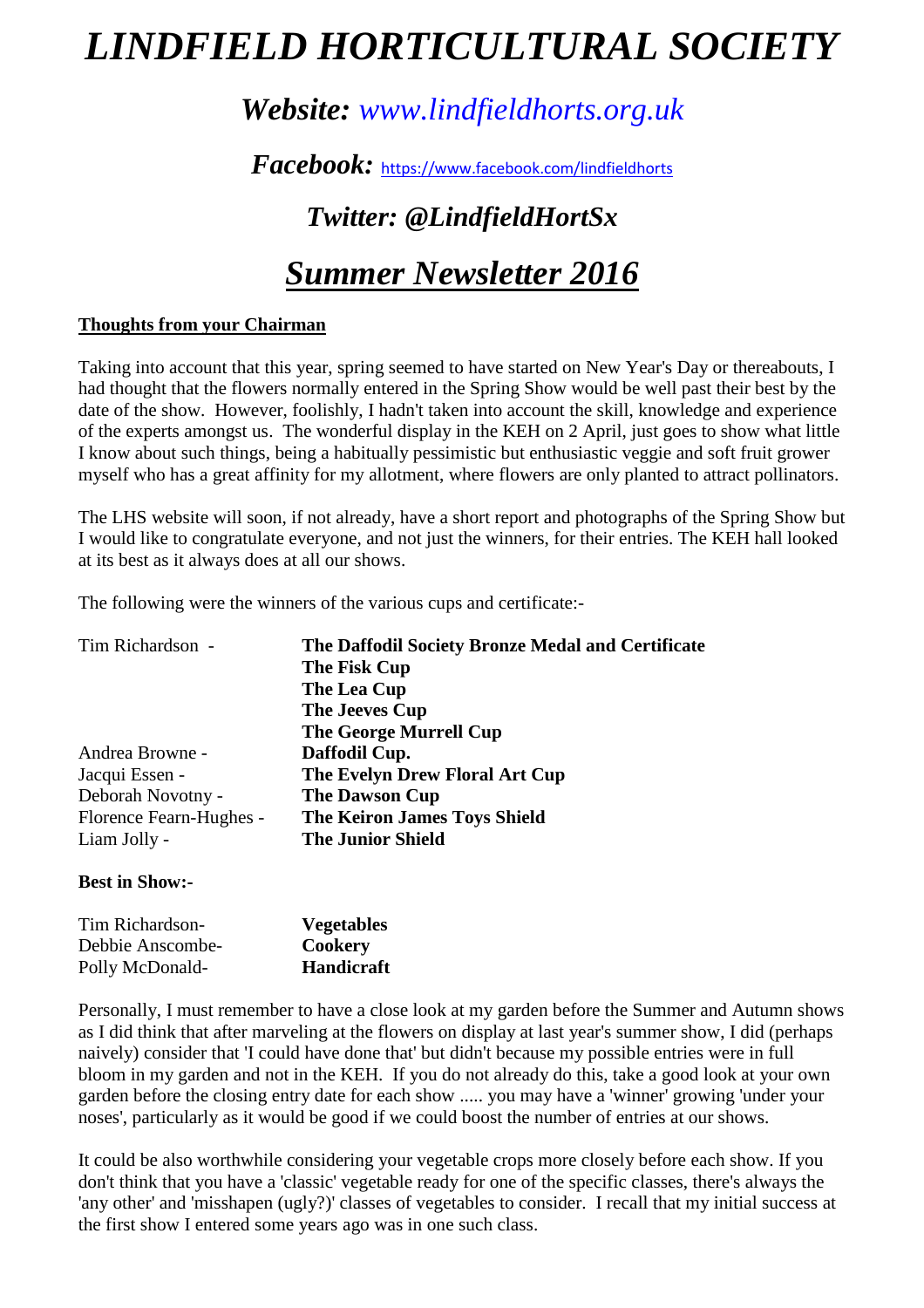I was unable (unorganised?) through a lack of planning, to enter any vegetable in the Spring Show myself and therefore, I cannot be envious of the vegetables on display but, of course, I was and still am. I enjoy most vegetables, particularly those that have been freshly picked. Does anyone know of any other better vegetable for the dinner plate than freshly picked asparagus (kindly donated to me by a neighbouring allotmenteer) or corn on the cob (who needs butter when the cob is picked at the right time, steamed and consumed before much of its sugar turns into starch?). Suggestions would be gratefully received. (Before anyone suggests; I've already had some steamed heads of broad bean plants before the black fly move in.)

Many of you will also know that 'bigger' is not always the best. I recall achieving a 'first' one year with supposedly 'prettier' marrows (to quote an unbiased onlooker) somewhat smaller than a much large 'good looking' (but not 'prettier') marrow entry in the same class.

The evening talks this year have been well supported and I found them varied and very enjoyable.

Our stall on Village Day was once again very successful, thanks to all the suppliers and volunteers.

The weather earlier this year appeared to have made many gardeners uneasy but 'things' have seemed to have turned out OK (don't they always?)

The trip to Mottisfont and West Dean was very successful and we managed to avoid the worst of the weather. The roses at Mottisfont were spectacular and seeing the gardens and Victorian Glasshouses at West Dean were a bonus, as was the amazing date flapjack on sale in their lovely restaurant which is worth a visit whether or not you want to pay to go into their garden.

As usual, I'm looking forward to the Summer Show (which will soon be 'on us'), the Autumn Show and to the outings, and of course, to a good harvest on my allotment.

#### **Spring Show 2017 – Special Daffodil Class**

This year's special spring bulb class of Muscari (grape Hyacinths) was quite successful and so we have decided to keep it as a class for 2017. However, as the Special Daffodil class has been so successful in the past we have decided to include that as well. Not only do we have a class that everyone can enter but it also improves Member's stock of daffodils and gives them the opportunity of competing more successfully in future years.

The Society will be purchasing bulbs in bulk which we will sell to Members at this Autumns Show. The rules will be similar to those in the past. There will be a specific class for entry of your best stem and there will be prize money of £5 for First, £3 for second and £2 for third. This will be a separate from the main show and will not attract points towards other cups or prizes.

We would like to thank our Show Superintendent, Richard Hilson, for his help in researching and organising this project.

#### **Summer Show 2016**

This will be held on Saturday  $9<sup>th</sup>$  July 2016 in the King Edward Hall. This is the Society's second show of the year and will be a magnificent display of locally grown flowers, fruit, vegetables, floral art and children's exhibits.

Please have a look at your schedule to see if there is anything you can enter, we would love to have more Members enter even if it is just with one flower. The last thing we want to hear from Members, when they are walking round the Show, is that they have better in their gardens.

The show will be open to the public from 2.00pm. Tea, coffee and delicious homemade cakes will be available together with a selection of plants. Last orders in the Tea Room will be at 4.45pm The presentation of the Societies awards will take place at 5pm and will be followed by the raffle. Exhibitors are reminded that written entries should be delivered to 36 Dukes Road or 67 Brookway by 10pm on Wednesday  $6<sup>th</sup>$  July and that entries can also be made by email to debanov@fsmail.net or by telephone to 01444 483871 up to 1pm on Thursday  $7<sup>th</sup>$  July. Exhibits may be staged between 7pm and 9pm on the Friday or between 8am and 10.30am on the Saturday. Exhibitors are reminded that no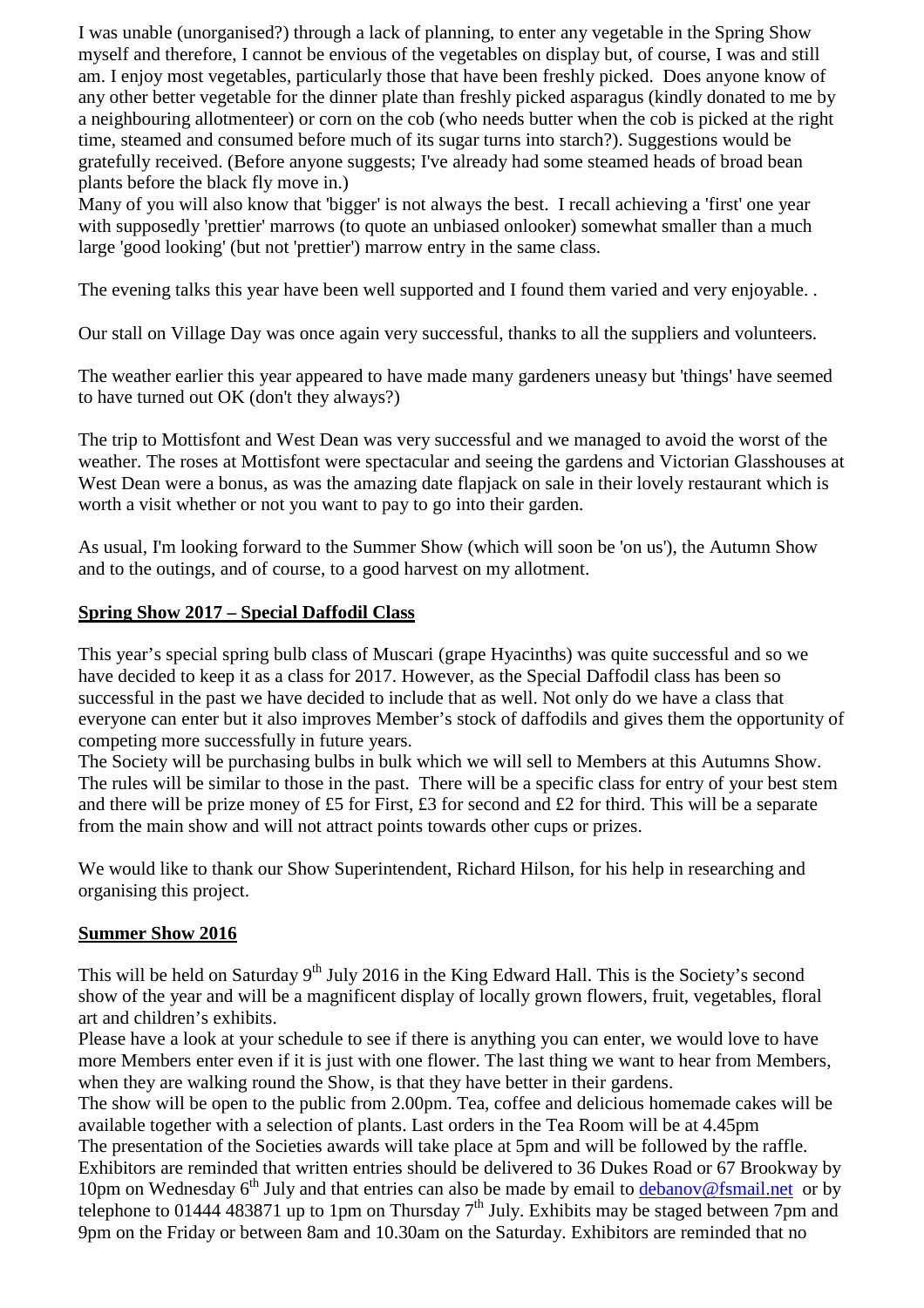exhibit should be removed from the Show bench until after the presentations. The Show rules and timetable are on pages 10 to 15 of your Schedules and collection numbers are on pages 22 and 23.

#### **Changes to the Programme for 2017**

As you are probably aware the fall in Membership has concerned your Committee over recent years, so we have decided to add two new ventures to the normal tried and trusted programme.

The Coffee morning on Saturday the 4<sup>th</sup> February 2017 will include a seed swap, where you will be invited to bring along seeds you have saved and to leave with something different from another Member. More details will follow in due course. Of course we will still have coffee and biscuits, plants for sale, the raffle and time to natter to friends.

In June 2017 we are proposing to hold a 'Gardeners Question Time' where an invited panel of knowledgeable Horticulturalists will answer your question. Again more details will follow.

#### **Future of the Sundries Centre**

We have appealed to Members for help in keeping the Societies Sundries Centre open and we are pleased to say that 3 people have come forward to help on the opening days, for which we are extremely grateful. However, no one person or group has come forward to take on any of the administrative tasks, especially the stock control.

It now seems highly likely that the Centre will have to close in 2018, no bulk purchases will be made during 2017 although the Centre will be open on certain dates in order to run down stock. If you want to keep the Centre open and you are willing to help please contact a Committee Member as soon as possible. It would not be difficult if a small group were willing to work together.

#### **Garden Allotment**

You may have seen the initiative in the local RH magazine, encouraging people, with large gardens that they have difficulty managing, to allow a local resident to cultivate part of part of that garden in exchange for a little help with the rest of the garden. We have been approached by a Member who has a large garden in Gander Hill (the roundabout end) who would like to offer her garden to such a scheme but specifically to an LHS Member. If you are interested please let us know and we will put you in contact.

#### **Open Garden Denmans Lane**

We would like to congratulate and thank Jim and Sue Stockwell on the opening of their garden in aid of St Peters and St James. It was a wonderful afternoon below is a note from Jim and Sue regarding the event.

Dear family, friends, helpers and supporters

Sue and I would like to thank you all so much for your help in organising, promoting and running our open garden event. The weather was quite a challenge, but despite dire warnings of downpours and a very wet morning, we managed to attract 300 paying visitors (and quite a few children) which raised £900.

We also raised £353 from tea and cake sales plus £93 from jam and fudge. The tombola raised £116 and plant sales a magnificent £415, making a grand total on the day of approximately **£1,900**. In addition to this we collected donations in a sealed hospice tin which will be opened by the Hospice in due course.

We had also raised just over £100 last Friday from a private opening for the Sussex Hardy Plant Society.

So in total we have raised just over **£2000**.

We really enjoyed the day and I hope you all did as well - it was a lot of hard work, but it was a great pleasure to be able to count on your support and to meet so many friends.